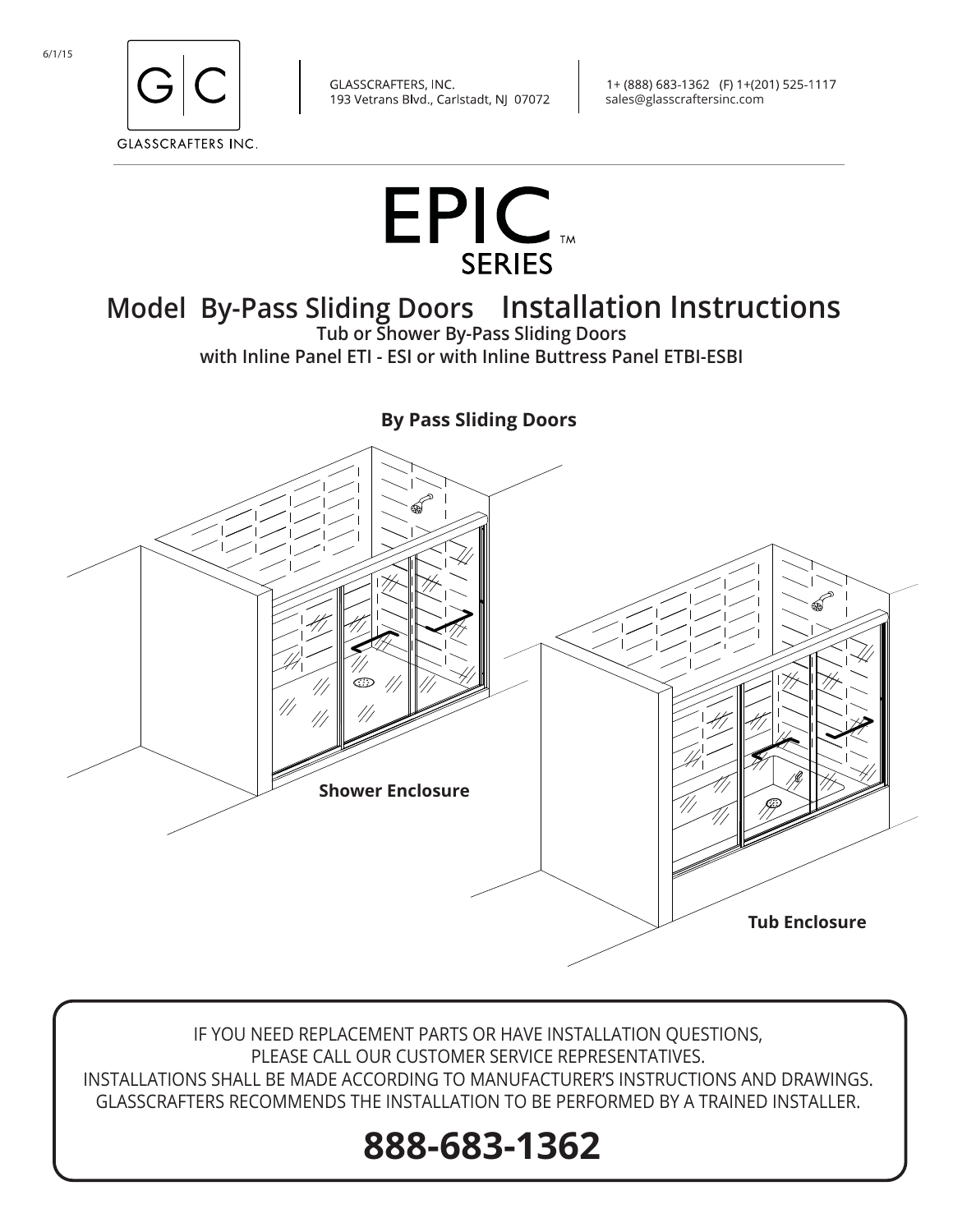### **For 1/4" GLASS FOR 3/8" GLASS**

| Item No. | <b>Description</b>    | Qty.           | Item No. | <b>Description</b>    | Qty.           |
|----------|-----------------------|----------------|----------|-----------------------|----------------|
| #1       | Header                |                | #1       | Header                |                |
| #2       | Base                  |                | #2       | Base                  |                |
| #3       | Wall Jamb             | $\overline{2}$ | #3       | Wall Jamb             | 2              |
| #4       | Glass Door            |                | #4       | <b>Glass Door</b>     |                |
| #5       | <b>Glass Door</b>     |                | #5       | <b>Glass Door</b>     |                |
| #6       | <b>Base Vinyl</b>     |                | #6       | <b>Base Vinyl</b>     |                |
| #7       | Jamb Bumper           | $\overline{2}$ | #7       | Jamb Bumper           | $\overline{2}$ |
| #8       | #6 x 1/2" Screw       | $\overline{2}$ | #8       | #6 x 1/2" Screw       | $\overline{2}$ |
| #9       | Roller                | $\overline{4}$ | #9       | Roller                | 8              |
| #10      | <b>Glass Hanger</b>   | $\overline{2}$ | #10      | <b>Glass Hanger</b>   | $\overline{2}$ |
| #11      | <b>Wall Anchor</b>    | 6              | #11      | <b>Wall Anchor</b>    | 6              |
| #12      | #8 x 1 1/4" Screw     | 6              | #12      | #8 x 1 1/4" Screw     | 6              |
| #13      | <b>Towel Bar Pack</b> | 1 Set          | #13      | <b>Towel Bar Pack</b> | 1 Set          |
| #14      | <b>Center Guide</b>   |                | #14      | Center Guide          |                |
| #15      | <b>Header Filler</b>  |                | #15      | <b>Header Filler</b>  |                |
| #16      | Safety Stop           | 3              | #16      | Safety Stop           | 3              |
| #17      | 10-32 x1/2 Screw      | 4              | #17      | 10-32 x1/2 Screw      | $\overline{4}$ |
| #18      | Set Blocks            | $\overline{2}$ | #18      | Set Blocks            | $\overline{2}$ |
| #19      | 3/8" Channel          | $\overline{2}$ | #19      | 3/8" Channel          | $\overline{2}$ |
| #20      | 180 Deg Inline Post   |                | #20      | 180 Deg Inline Post   |                |
| #21      | <b>Glass Panel</b>    |                | #21      | <b>Glass Panel</b>    |                |
| #22      | <b>Base Channel</b>   |                | #22      | <b>Base Channel</b>   |                |

**CAUTION:** Risk of injury or product damage. Do not attempt to cut tempered glass. **IMPORTANT!** Children should be supervised at all times while in Tub/Shower Enclosure. **IMPORTANT!** Never use Door Handle to support yourself. This is for towels or wash cloths only. PLEASE STOP THE INSTALLATION AND CONFIRM WITH FACTORY IF THE ACTUAL NUMBER OR TYPE OF PARTS IS DIFFERENT.



- K #2 phillips screwdriver
- L Caulking gun

D - Hack saw or chop saw (with carbide teeth).

C - Pencil.

F - Level. G - Electric Drill. H- Center Punch (for installation on a fiberglass enclosures) Drill bit, 3/16" masonry

(for installation on ceramic tiles or marble)

### **When ordering replacement parts,please specify the Model Number,Item Number & PartDescription.**

**Save these Installation Instructions For The Future Reference.** 

**Write your Dealer information down on Notes Section.** 

**Ask your Dealer for JOB LOG NUMBER (Lxxxxxx-xxx) Referencing to your shower enclosure.**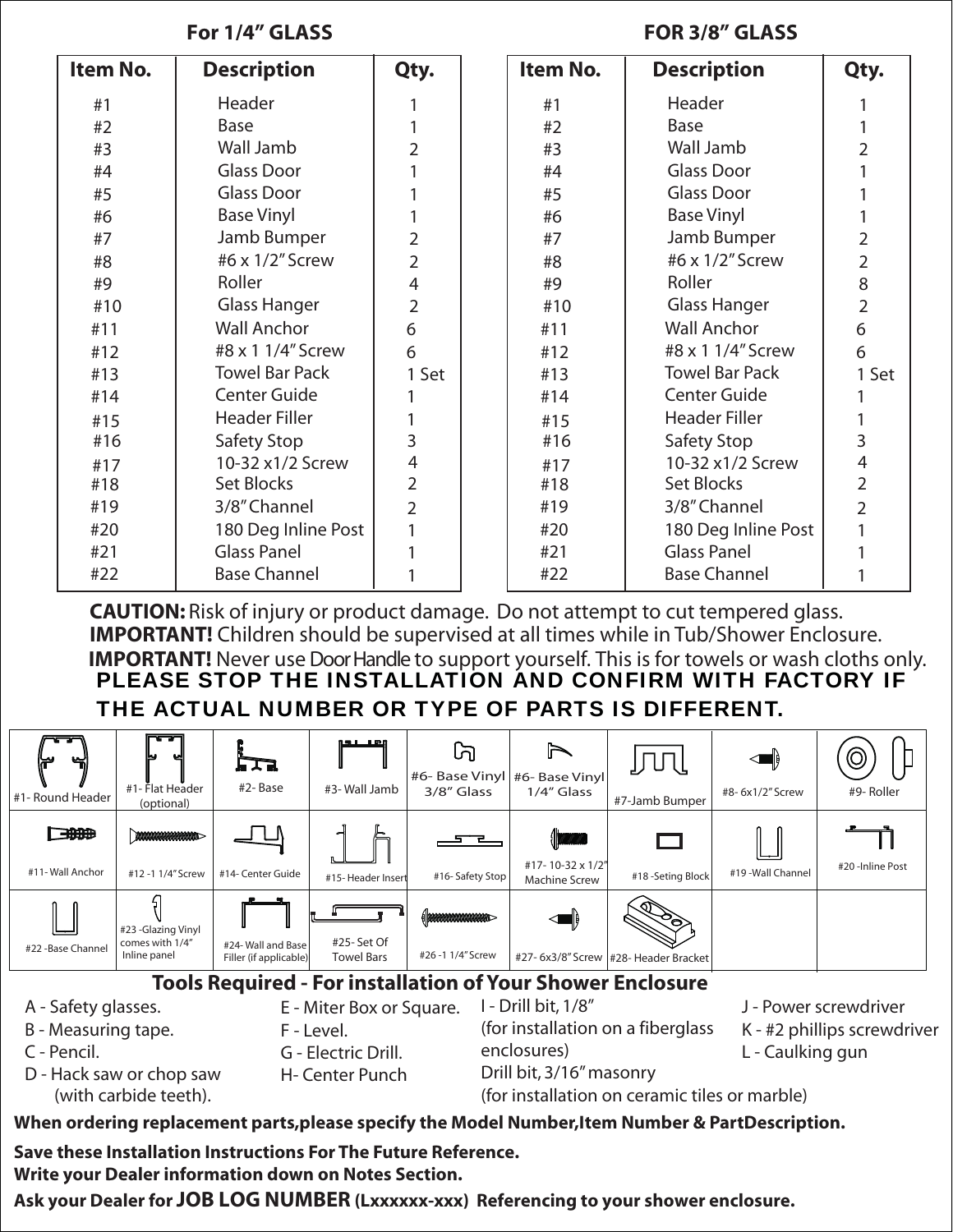Installation shows 3/8" glass by-pass shower enclosure with two standard towel bars. Other units may vary. Installation shows Round Header. Flat header is Optional.

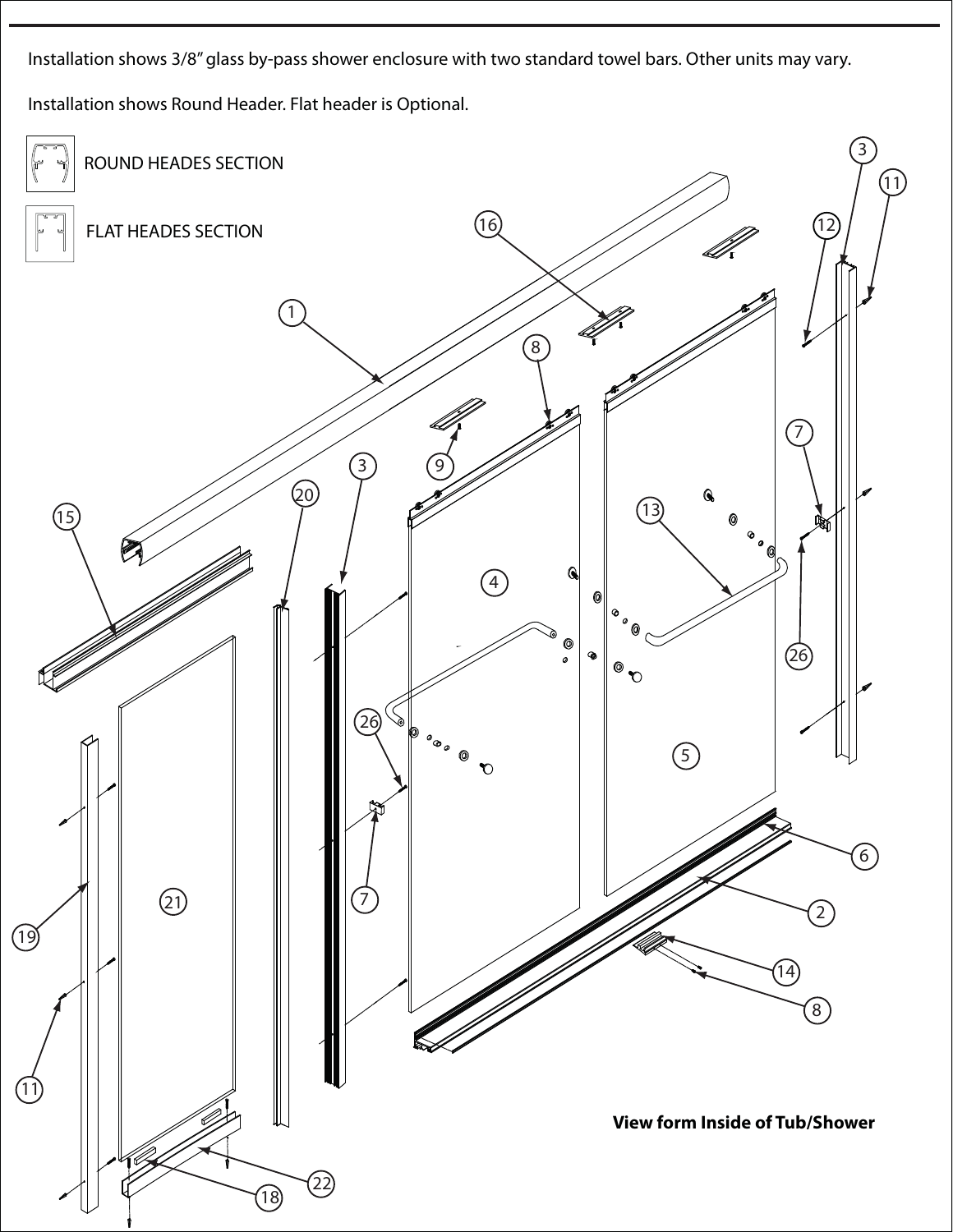## **Installation Instructions for GlassCrafters Epic By-Pass Shower Enclosure IMPORTANT: Read all instructions carefully and become familiar with all parts before installation.**

**Unpacking:** Care should be taken unpacking your Shower Enclosure. Place the Glass Panels in an upright,

Safe location to avoid damage. Never place glass directly on hard surface.

 **A Box cutter should not be used to open box.**

 **Please remove all staples from the box prior to unpacking metal and glass.**

**Cleaning:** Never use scouring powder, pads or sharp instruments on metal work or glass panels. We recommend the use of a squeegee after each shower to eliminate water spots on the inside of the glass panels. An occasional wiping down of the glass panels and anodized aluminum parts with a mild detergent,diluted in water,is all that is needed to keep your Shower /Tub Enclosure looking brand new.



#### **IMPORTANT:**

Determine if your Tub/Shower Stall Enclosure ledge is Level and Wall are plumb as shown in **Sketch 1A.** If they are out of Level/Plumb, by more than 1/4", **STOP!** and call Customer Service. The Phone number is **1-888-683-1362**

A Base filler and /or Wall Jamb Filler are recommended for obtaining proper adjustment;

both are available through Customer Service.

If they are Level/Plumb, or out of Level/Plumb for less than 1/4" proseed with installation.

**2** Set the Wall Channel #19 on the wall and mark holes for screw anchors (**Sketch 2A**). Use Level to make sure that Channel is plumb. Remove the channel. Drill all marked holes and, clean the Tub/Shower Enclosure ledge and the Wall Jamb areas thoroughly. Insert Wall Anchors #11 into the drilled holes and install Wall Channel using Screws #12 as shown in **SKETCH 2B**. Do not apply Silicone Sealant to the back side of the Wall Channel Sealing the Wall Channel will be completed in the final step.

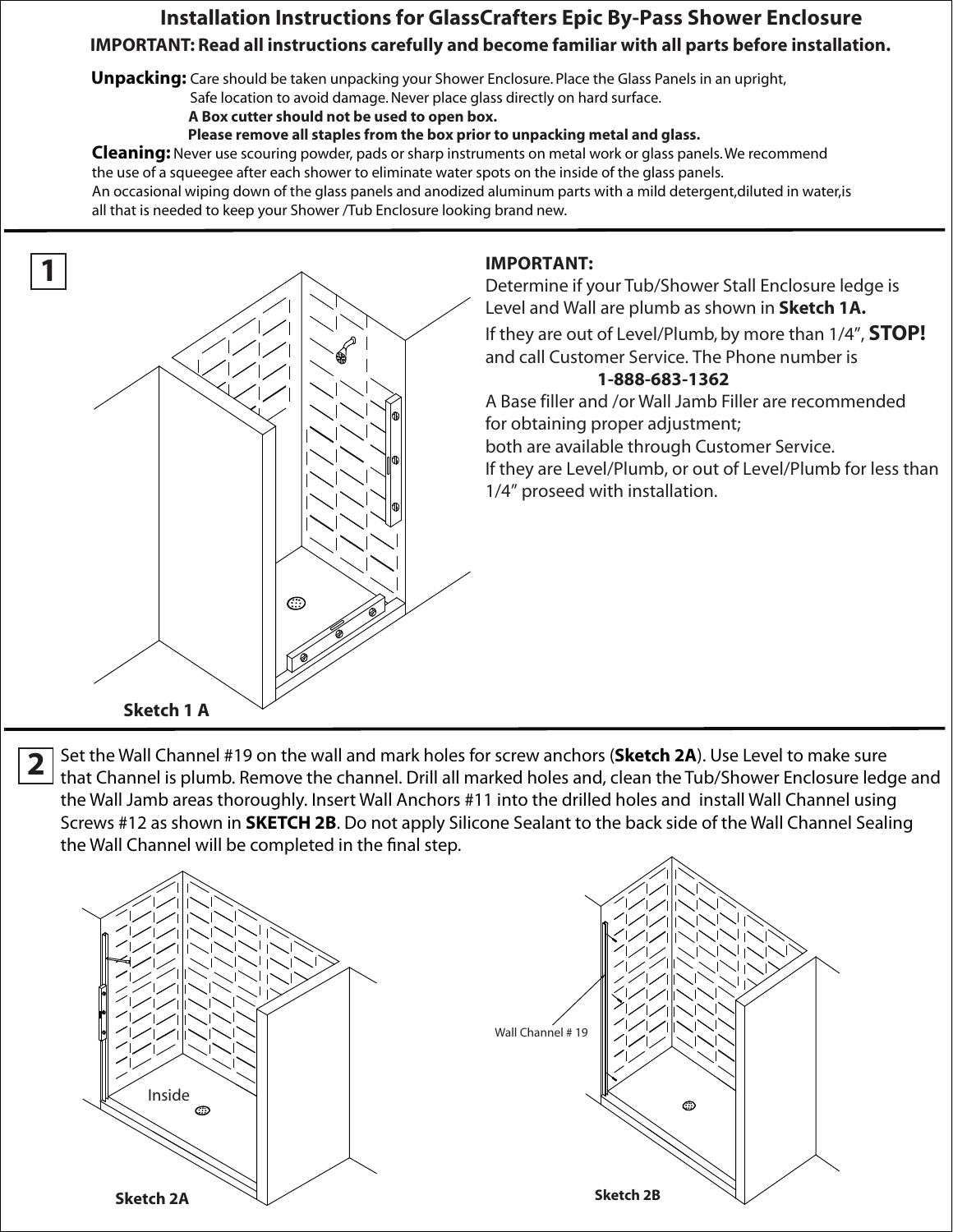**3** Channel #22 is cut to size on factory.

Set the Base Channel #22 on the base and mark holes for screw anchors (**Sketch 3A**). Remove the channel. Drill all marked holes and, clean the Tub/Shower Enclosure ledge and the Base Jamb areas thoroughly. Insert Wall Anchors #11 into the drilled holes and install Base Channel using Screws #12 as shown in **Sketch 3B**. Do not apply Silicone Sealant to the back side of the Wall Channel Sealing the Wall Channel will be completed in the final step.



Wall Jamb # 3 is cut per size on factory.

**4**

Place a 1/16 shim on the corner by opposite wall, where wall jamb#3 will be installed Position Wall Jamb #3 on top of 1/16 shim (**Sketch 4B**). Make sure that the front face of Base Channel #22 and front face of wall jamb #3 are on the same plane (**Sketch 4A**). Mark locations of wall anchors. Remove Wall Jamb #3 and drill the marked holes. Clean the Tub/Shower Enclosure ledge and the Wall Jamb areas thoroughly. Secure Wall Jamb #3 with screws #12 using top and bottom hole. For middle anchor use screw #26 and Jamb Bumper # 7 .See **Sketch 4B** for detail.

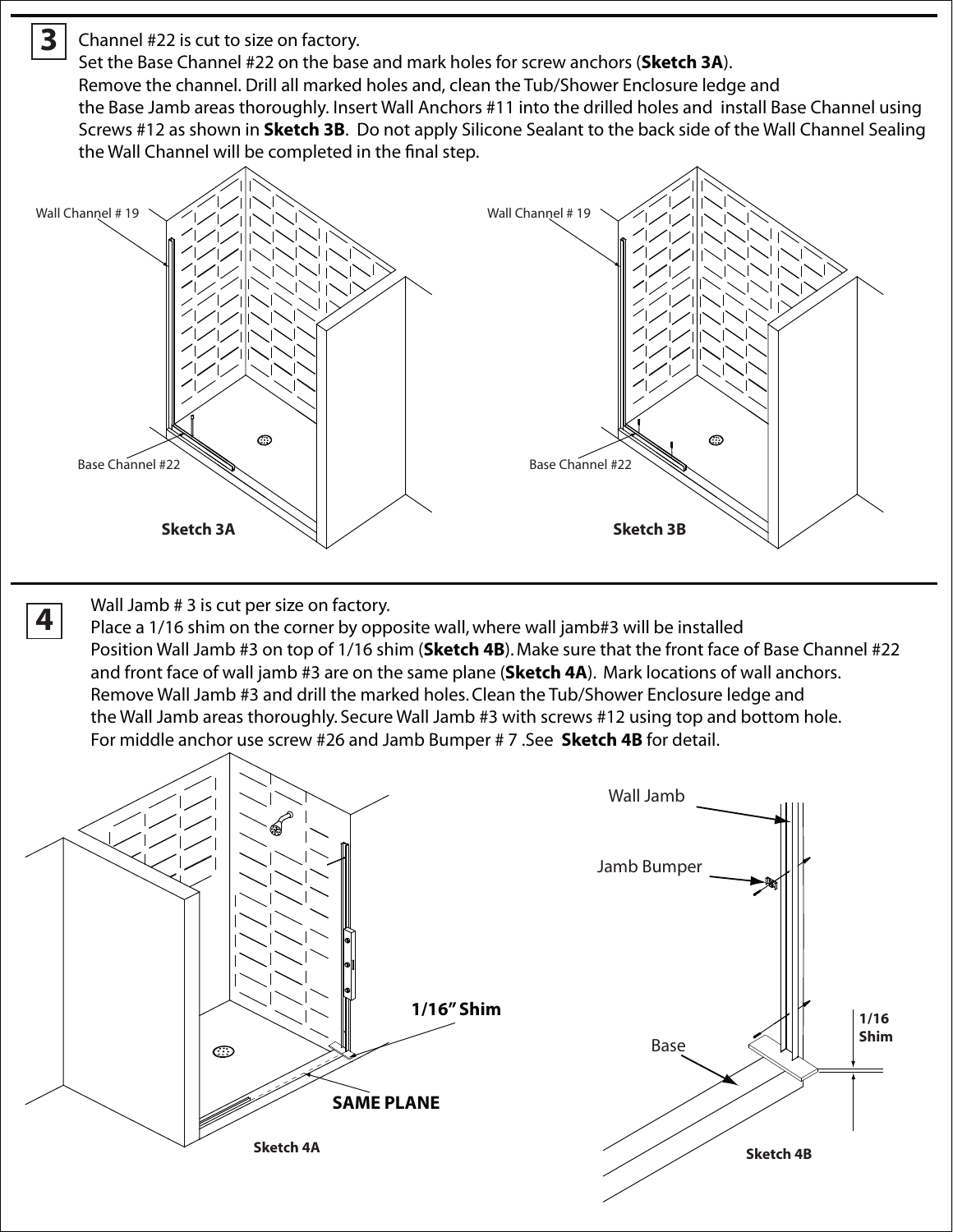Base #2 is left oversized on factory and must be cut on job site. Measure dimension "D" from end of base channel #19 to opposite wall (**Scetch 5A**). Subtract 1 ¼ from dimension "D". The result is the exact size for Base #2. Cut Base# 2 to size. Please Note: to obtain the best results, use a carbide tooth metal cutting chop saw or metal hack saw.



**6** Place Setting Blocks #14 into Base Channel# 22. **Sketch # 6A** Carefully Set the Glass Panel into Wall Channel #19 and Base Channel #22. **Sketch # 6B** Be careful not to chip or strike the glass edges. Glass can brake if edges are not handled properly.



**5**

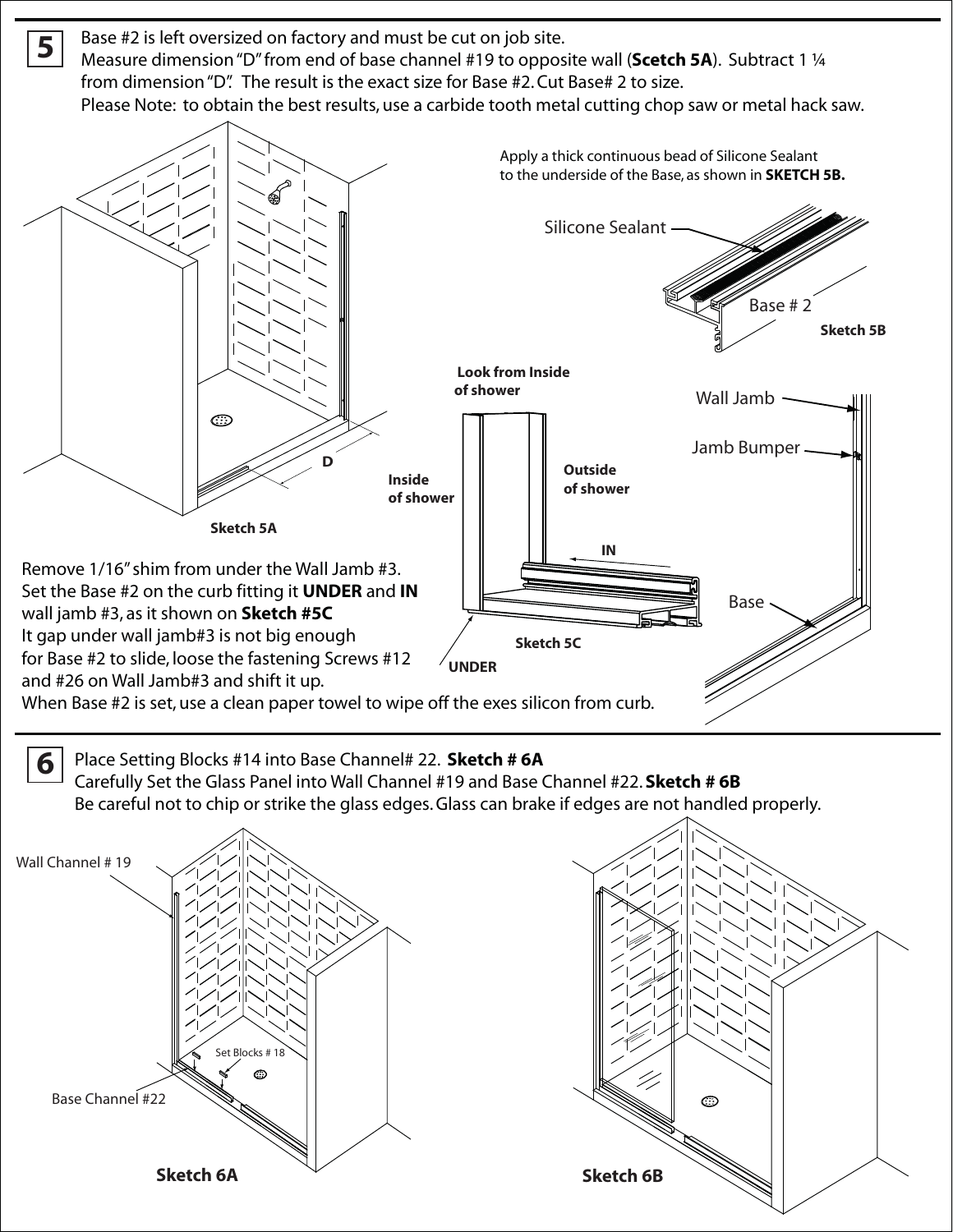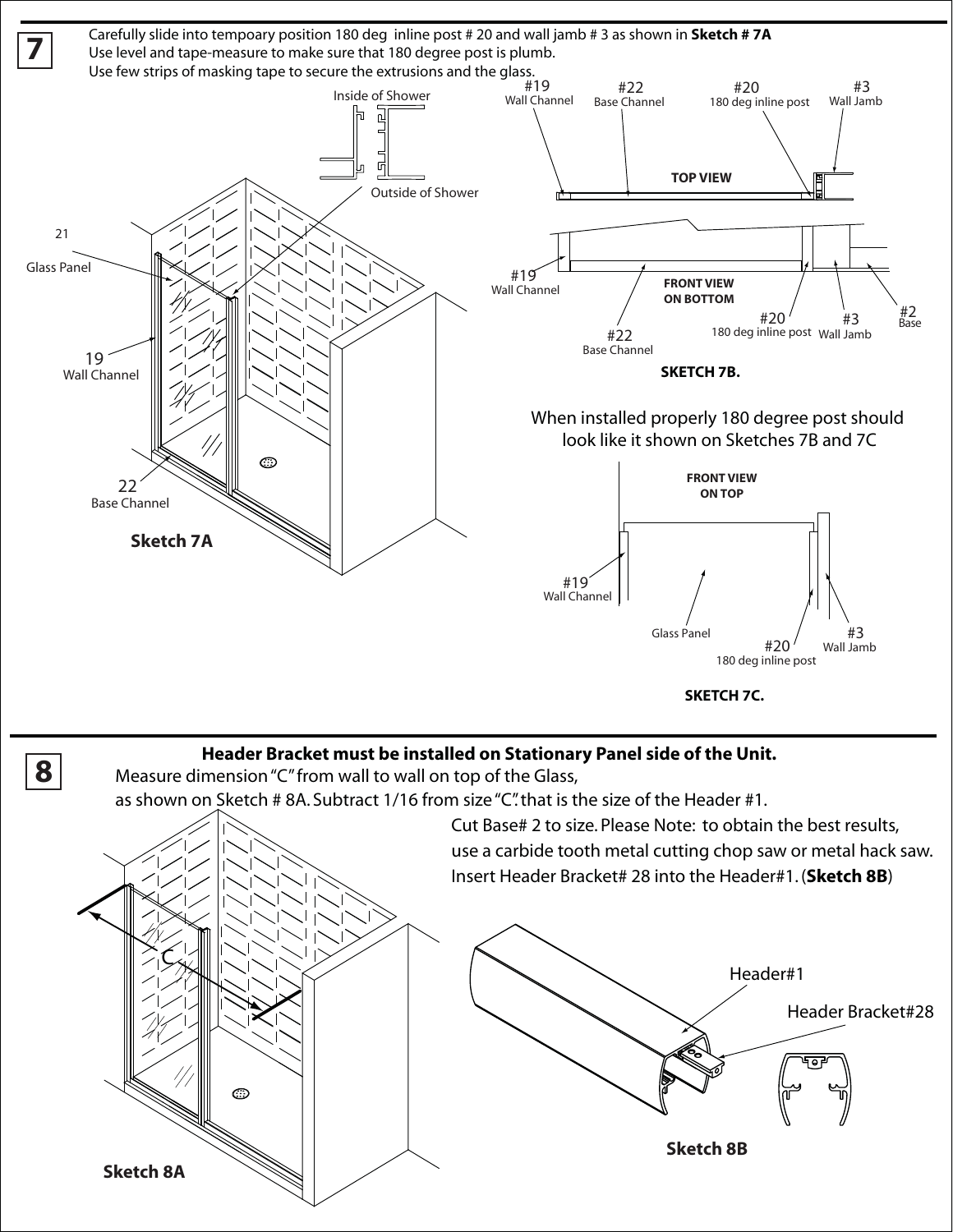



That is the size for a Header Insert#15. Cut the Header Insert#1 5 to size. To obtain the best results, use a carbide tooth metal cutting chop saw or metal hack saw. Put Header Insert #15 aside for future use.

Remove the 180 degree post #20 with Wall Jamb #3 from meadle Be careful not to hot the Glass.





**Sketch 10 A**

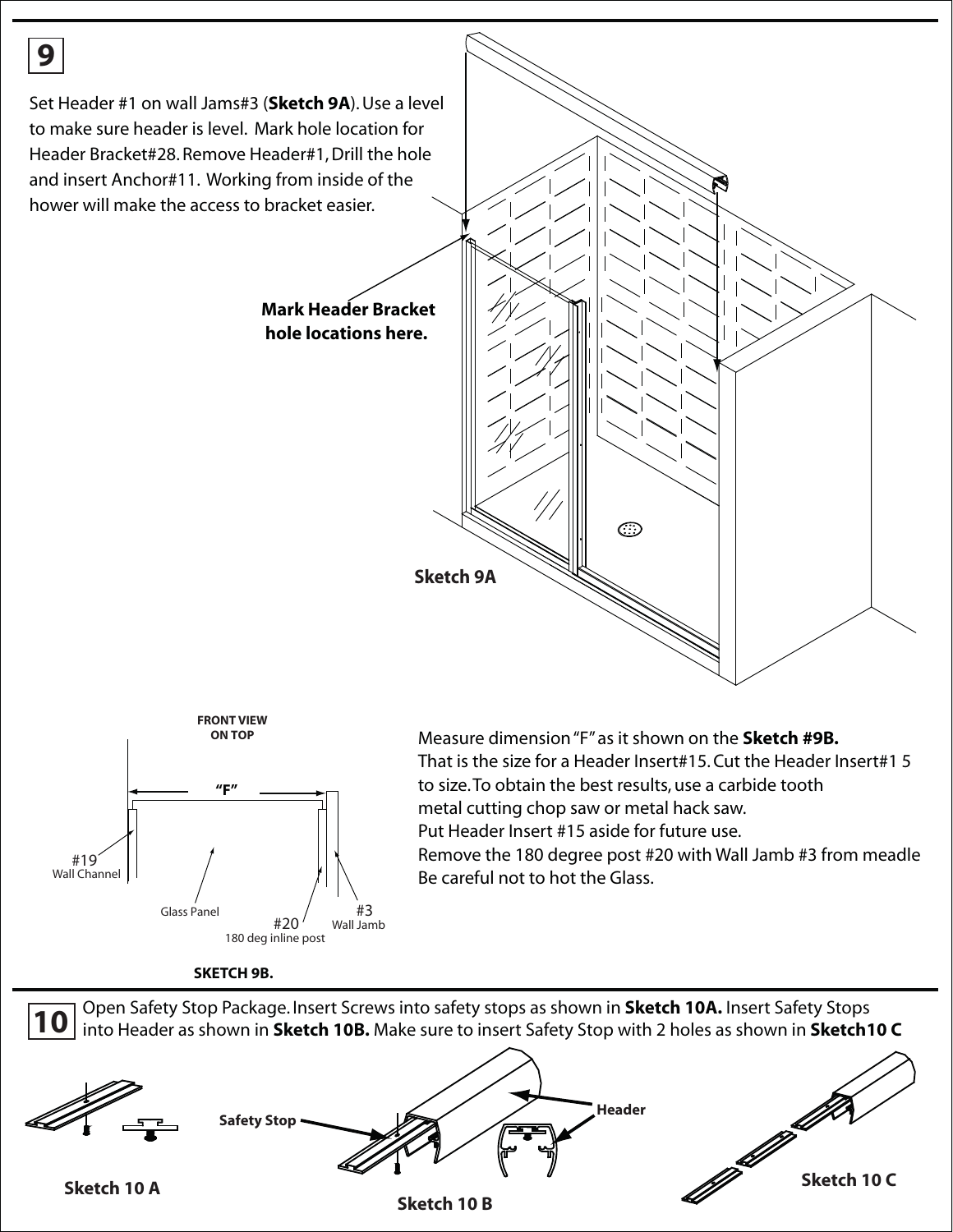

Standing inside of the shower Drill and fasten Screw # 27 through the Header#1 into both Wall Jambs#3; on wall side and Wall Jamb #3 in the middle of unit. (**Sketch 11B and 11C**)

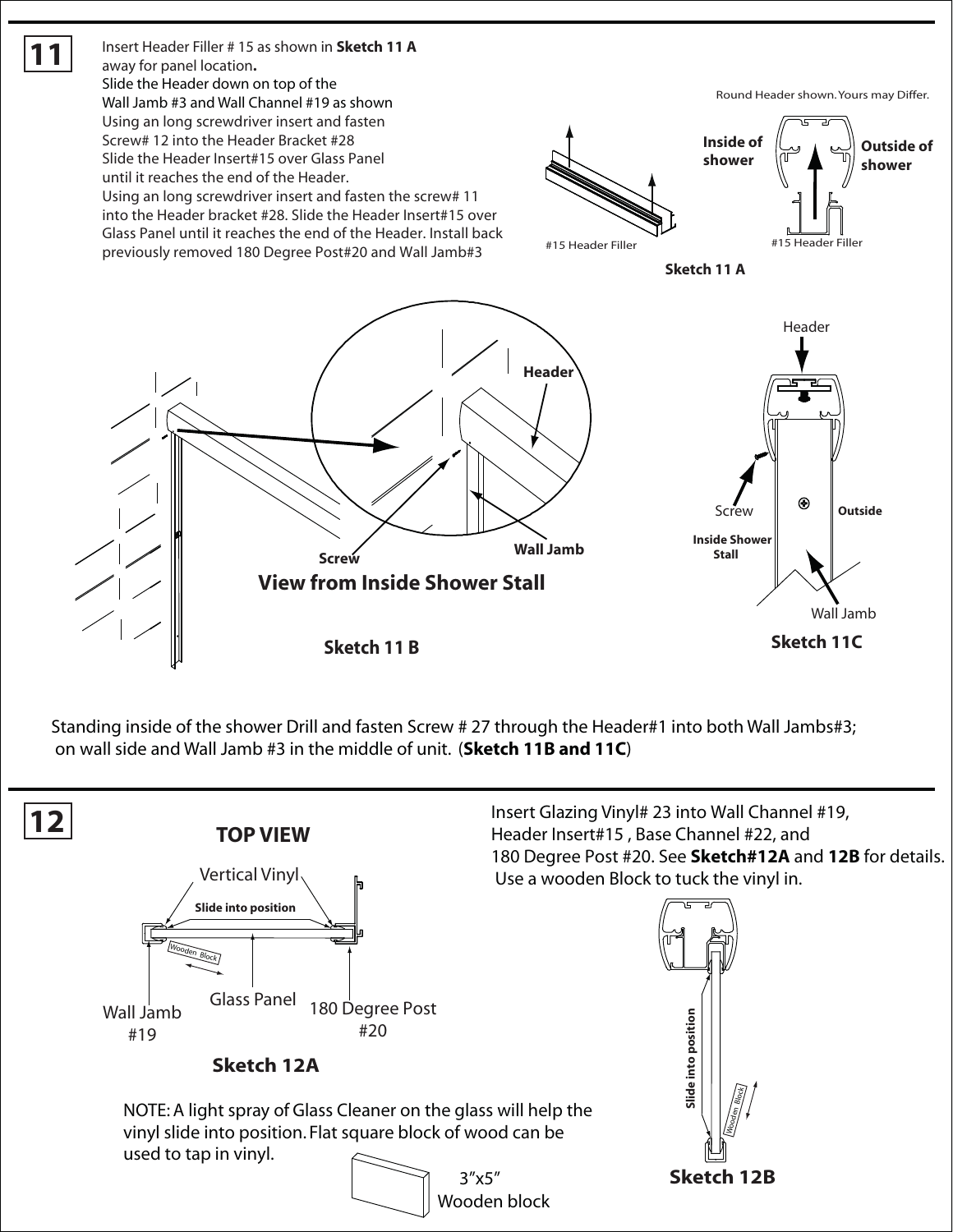Glass hangers are installed on to glass panels at factory.<br>**13** Warning: The Glass Panels are heavy and awkward. It is recommended that two people lift and hang the glass panels. **DO NOT LIFT GLASS PANELS BY THE TOWEL BARS/PANEL PULLS.**



Slide Safety Stops to one side before attempting to install Glass Panels. Panels fill not fit into Header with Safety Stops on the way.

### **Installing the Outer Glass Panel.**

Standing inside of the Tub/Shower, Position the Glass Panel on front of Tub/Shower Enclosure with the Rollers facing OUT Tub/Shower Enclosure.

Holding the Glass Panel by the sides, lift it up into the underside of the header, between roller ledges.

Working under a slight angle will make it little easier. (**Step 1**)

With the Glass Panel in vertical position move it toward the outer Track Ledge (**Step 2**)

making sure that rollers are above the ledge. Bring the glass down; let the rollers to get on

the ledge and inside the track(**Step 3**).

Slowly release, allowing the glass panel to hang freely from the header.

At this point if released, glass will not hang vertically, but under an angle.

While Holding the Glass vertically Slide the Glass Panel back-and-forth in the track.

Make sure that the rolling is smooth and easy.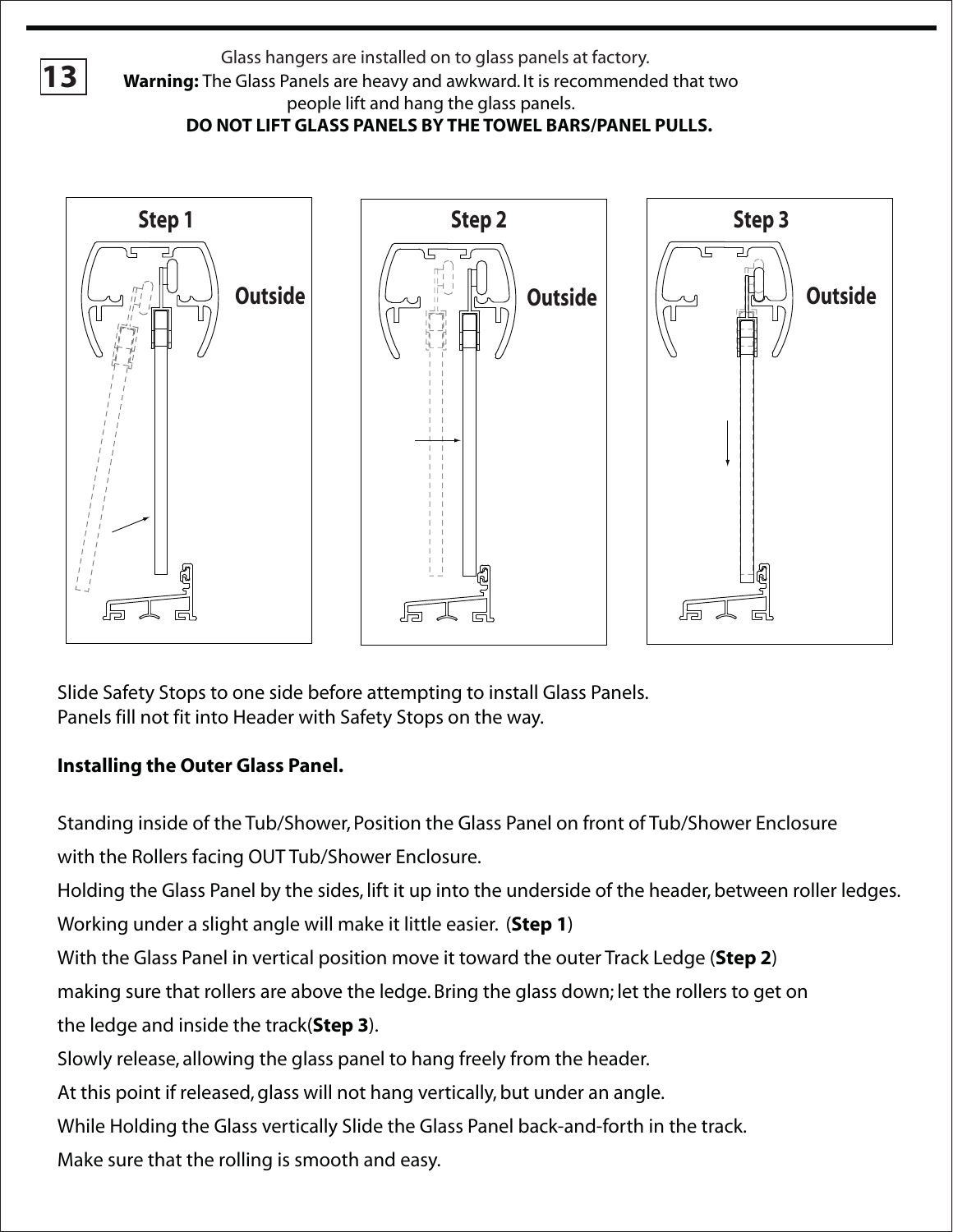**14**

Glass hangers are installed on to glass panels at factory.

**Warning:** The Glass Panels are heavy and awkward. It is recommended that two

people lift and hang the glass panels.

**DO NOT LIFT GLASS PANELS BY THE TOWEL BARS/PANEL PULLS.**



Slide Safety Stops to one side before attempting to install Glass Panels. Panels fill not fit into Header with Safety Stops on the way.

#### **Installing the Inner Glass panel.**

Standing inside of Tub/Shower, Position the Glass Panel on front of Tub/Shower Enclosure

with the Rollers facing IN Tub/Shower Enclosure. Holding the Glass Panel by the sides,

lift it up into the underside of the header, between roller ledges.

Working under a slight angle will make it little easier. (**Step1**)

With the Glass Panel in vertical position move it toward the inner Track Ledge

making sure that rollers are above the ledge. Bring the glass down(**Step2**), letting rollers to get on

the ledge and inside the track (**Step 3**). Slowly release, allowing the glass panel to hang from the header.

At this point, if released, glass will not hang vertically, but under an angle.

While Holding the Glass vertically Slide the Glass Panel back-and-forth in the track.

Make sure that the rolling is smooth and easy.

The Inner Glass Panel must be located on shower head side.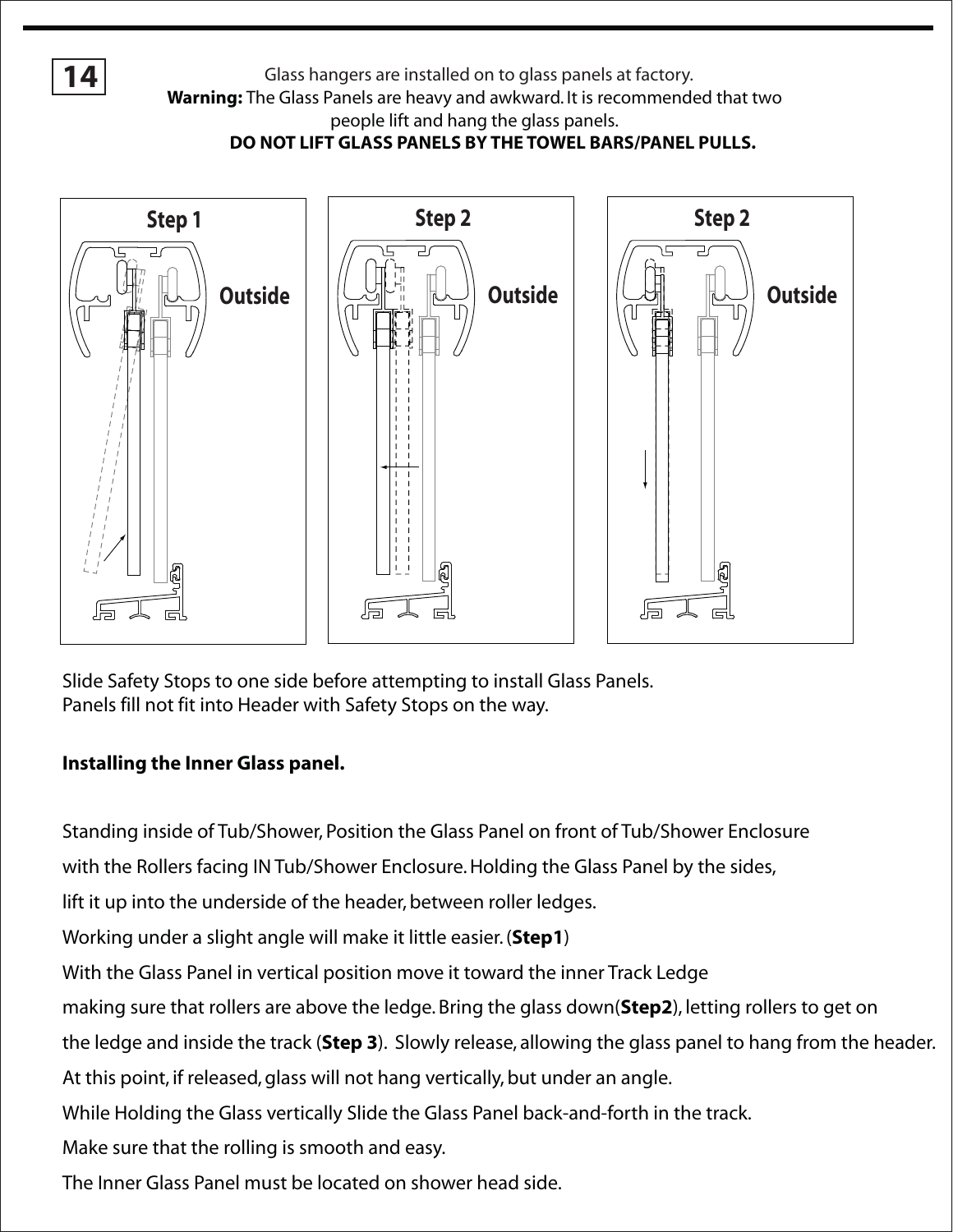**There should be 1/4-5/8 space between bottom edge of the glass and Base (Sketch 10A). That space is necessary for Center Guide. 15 If it is less or more than mentioned limits the rollers must be moved up/down. Readjusting Rollers on the Glass Hanger. NOTE: this step is only performed if necessary.**  Remove Glass Panels from Header with same movement repeated backwards. Please note there are a set of pre-drilled holes on hanger, **Sketch 15B.** Using screwdriver, loosen and remove the screws that fasten rollers and hanger. Move the rollers up or down to desired location. Fasten the screws back. 0

Make sure that screw is tight and roller

will not come off the hanger during the use.<br>**Sketch 15B** 



# **16**

# **Installing Bottom Guide.**

**Outside e**r Stall **w o h S/ b u T Sketch 16A View looking from inside Tub/Shower Enclosure** Center Guide # 14 Screws # 8 Stand inside the Tub/Shower Enclosure and slide both glass panels to one side of the enclosure. Install the center guide by sliding it to the center of the base. Carefully drill 1/32" holes and insert screws as shown in **SKETCH 16A**